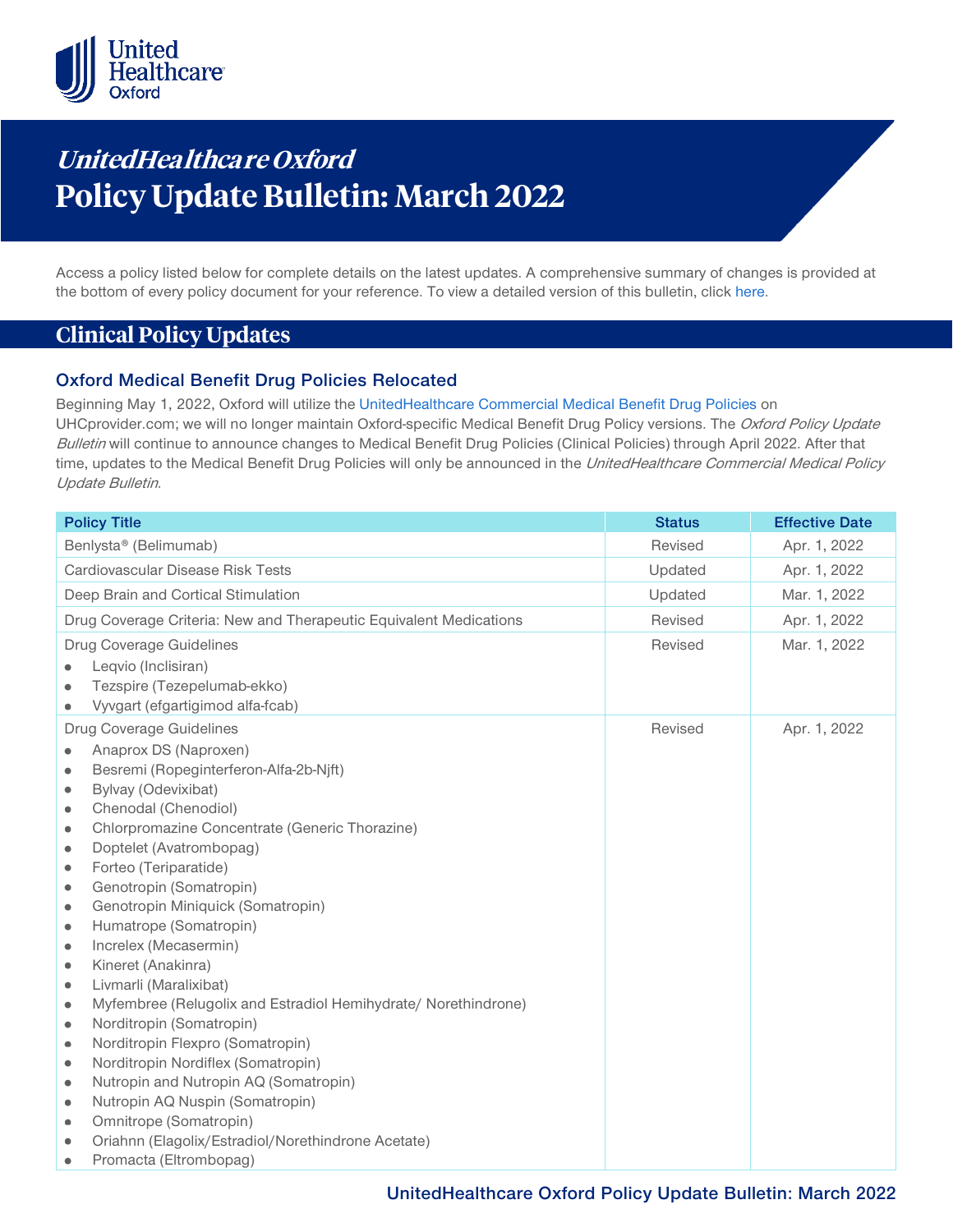| <b>Policy Title</b>                                                                         | <b>Status</b> | <b>Effective Date</b> |
|---------------------------------------------------------------------------------------------|---------------|-----------------------|
| Rezurock (Belumosudil)                                                                      |               |                       |
| Saizen (Somatropin)<br>۰                                                                    |               |                       |
| Sandostatin (Octreotide Acetate)<br>۰<br>Sandostatin (Brand Only) (Octreotide Acetate)<br>۰ |               |                       |
| Seglentis (Celecoxib/ Tramadol)<br>۰                                                        |               |                       |
| Selzentry (Maraviroc)<br>۰                                                                  |               |                       |
| Serostim (Somatropin)<br>۰                                                                  |               |                       |
| Skytrofa (Lonapegsomatropin-Tcgd)<br>۰                                                      |               |                       |
| Soaanz (Torsemide)<br>$\bullet$                                                             |               |                       |
| Sucraid (Sacrosidase)<br>۰<br>Tavalisse (Fostamatinib Disodium Hexahydrate)                 |               |                       |
| ۰<br>Tavneos (Avacopan)<br>$\bullet$                                                        |               |                       |
| Verzenio (Abemaciclib)<br>۰                                                                 |               |                       |
| Vitrakvi® (Larotrectinib)<br>۰                                                              |               |                       |
| Vocabria (Cabotegravir)<br>۰                                                                |               |                       |
| Xpovio (Selinexor)<br>۰                                                                     |               |                       |
| Zimhi Prefilled Syringe (Naloxone Hydrochloride)<br>۰<br>Zomacton (Somatropin)              |               |                       |
| ۰<br>Zorbtive (Somatropin)<br>۰                                                             |               |                       |
| Functional Endoscopic Sinus Surgery (FESS)                                                  | Revised       | Apr. 1, 2022          |
| <b>Intravitreal Corticosteroid Implants</b>                                                 | <b>New</b>    | May 1, 2022           |
| Ketalar® (Ketamine) and Spravato® (Esketamine)                                              | Revised       | May 1, 2022           |
| Leqvio <sup>®</sup> (Inclisiran)                                                            | <b>New</b>    | Mar. 1, 2022          |
| Magnetic Resonance Imaging (MRI) and Computed Tomography (CT) Scan -<br>Site of Service     | Updated       | Apr. 1, 2022          |
| <b>Negative Pressure Wound Therapy</b>                                                      | Revised       | May 1, 2022           |
| Obstructive and Central Sleep Apnea Treatment                                               | Revised       | May 1, 2022           |
| <b>Oncology Medication Clinical Coverage</b>                                                | Updated       | Apr. 1, 2022          |
| Ophthalmologic Policy: Vascular Endothelial Growth Factor (VEGF) inhibitors                 | <b>New</b>    | May 1, 2022           |
| Respiratory Interleukins (Cinqair®, Fasenra®, & Nucala®)                                    | Revised       | Apr. 1, 2022          |
| Ryplazim® (Plasminogen, Human-Tvmh)                                                         | Revised       | Apr. 1, 2022          |
| Self-Administered Medications                                                               | <b>New</b>    | May 1, 2022           |
| <b>Skin and Soft Tissue Substitutes</b>                                                     | Revised       | Apr. 1, 2022          |
| Somatostatin Analogs                                                                        | Revised       | May 1, 2022           |
| Subcutaneous Implantable Naltrexone Pellets                                                 | <b>New</b>    | May 1, 2022           |
| Testosterone Replacement or Supplementation Therapy                                         | <b>New</b>    | May 1, 2022           |
| Tezspire <sup>™</sup> (Tezepelumab)                                                         | <b>New</b>    | Mar. 1, 2022          |
| <b>Transcatheter Heart Valve Procedures</b>                                                 | Updated       | Mar. 1, 2022          |
| Vyvgart <sup>™</sup> (Efgartigimod Alfa-Fcab)                                               | <b>New</b>    | Mar. 1, 2022          |
| Xolair <sup>®</sup> (Omalizumab)                                                            | Revised       | Apr. 1, 2022          |

# **Administrative Policy Updates**

| <b>Policy Title</b>                                                                    | <b>Status</b> | <b>Effective Date</b> |
|----------------------------------------------------------------------------------------|---------------|-----------------------|
| <b>Dialysis Services</b>                                                               | Updated       | Mar. 1, 2022          |
| Durable Medical Equipment, Orthotics, Medical Supplies and<br>Repairs/Replacements     | Updated       | Mar. 1, 2022          |
| Specialty Pharmacy Requirements for UnitedHealthcare Commercial Plan<br><b>Members</b> | Revised       | May 1, 2022           |